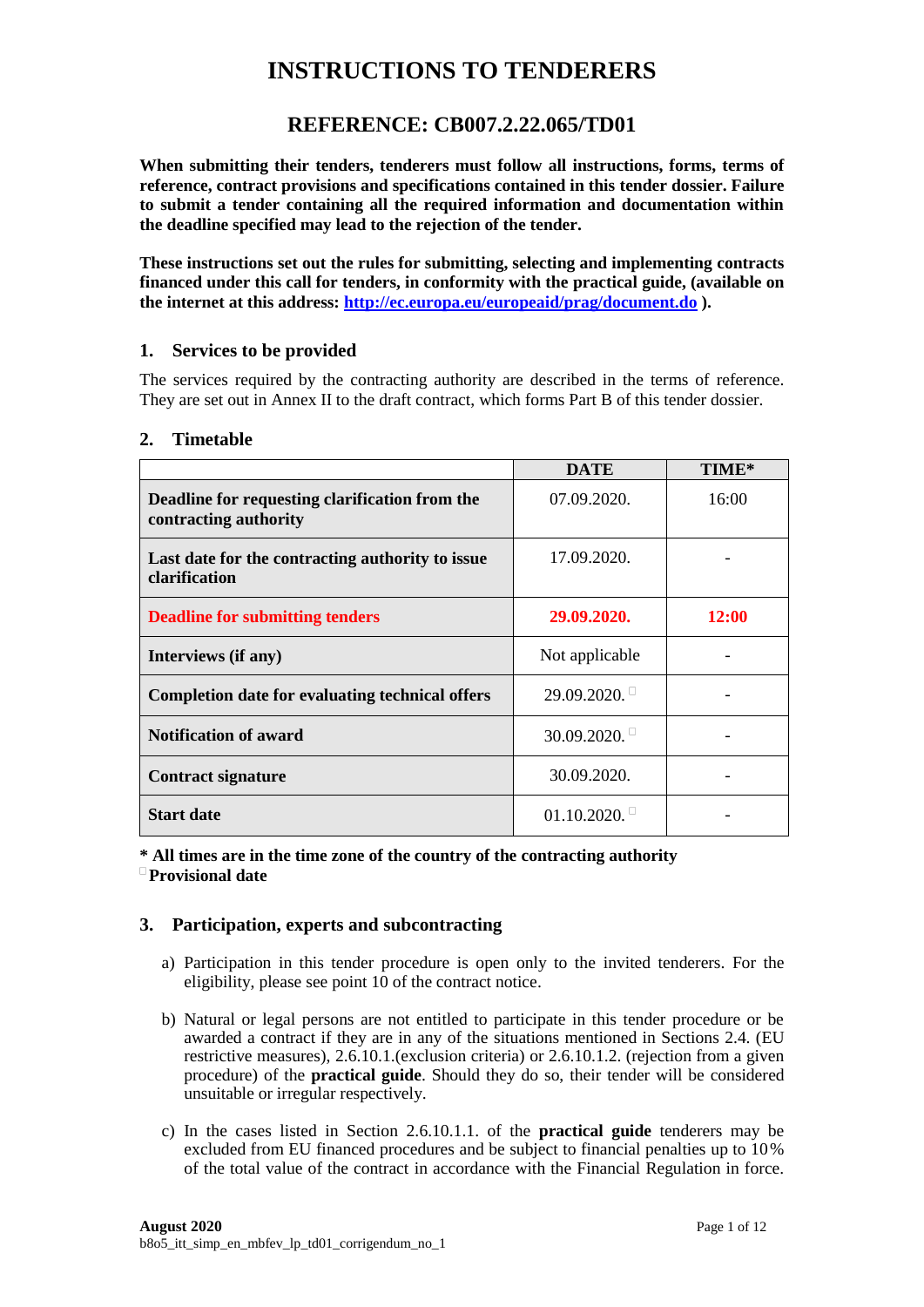This information may be published on the Commission website in accordance with the Financial Regulation in force.

- d) The contract between the tenderer/contractor and its experts shall contain a provision that it is subject to the approval of the partner country. It is furthermore recommended that this contract contains a dispute resolution clause.
- e) Subcontracting is allowed but the contractor will retain full liability towards the contracting authority for performance of the contract as a whole. If the tenderer intends to subcontract one or more parts of the contracted services, this must be clearly stated in the organisation and methodology and the tender submission form.
- f) All subcontractors and capacity providing entities must be eligible for the contract.
- g) Subcontractors and capacity providing entities cannot be in any of the exclusion situations listed in Section 2.6.10.1 of the practical guide.

# **4. Content of tenders**

Offers, all correspondence and documents related to the tender exchanged by the tenderer and the contracting authority must be written in English.

Supporting documents and printed literature furnished by the tenderer may be in another language, provided they are accompanied by a translation into the language of the procedure. For the purposes of interpreting the tender, the language of the procedure has precedence.

The tender must include a technical offer and a financial offer, which must be submitted in separate envelopes (see clause [8\)](#page-5-0). Each technical offer and financial offer must contain one original, clearly marked **'Original'**, and one copy, clearly marked '**Copy'**. Failure to fulfil the requirements in clauses 4.1, 4.2 and [8](#page-5-0) will constitute an irregularity and may result in rejection of the tender.

## **4.1. Technical offer**

The technical offer must include the following documents:

- (1) **Tender submission form** (see Part D of this tender dossier) including:
	- a) Signed **statements of exclusivity and availability** (using the template included with the tender submission form), one for each key expert, the purpose of which are as follows:
		- $\Box$  The key experts proposed in this tender must not be part of any other tender submitted for this tender procedure. They must therefore commit themselves exclusively to the tenderer.
		- $\Box$  Each key expert must also undertake to be available, able and willing to work for the whole period scheduled for his/her input to implement the tasks set out in the terms of reference and/or in the organisation and methodology.

Note that non-key experts must not be asked to sign statements of exclusivity and availability.

Any expert working on an EU/EDF-financed project, where the input from his/her position to that contract could be required on the same dates as his/her activities under this contract, must not be proposed as a key expert for this contract under any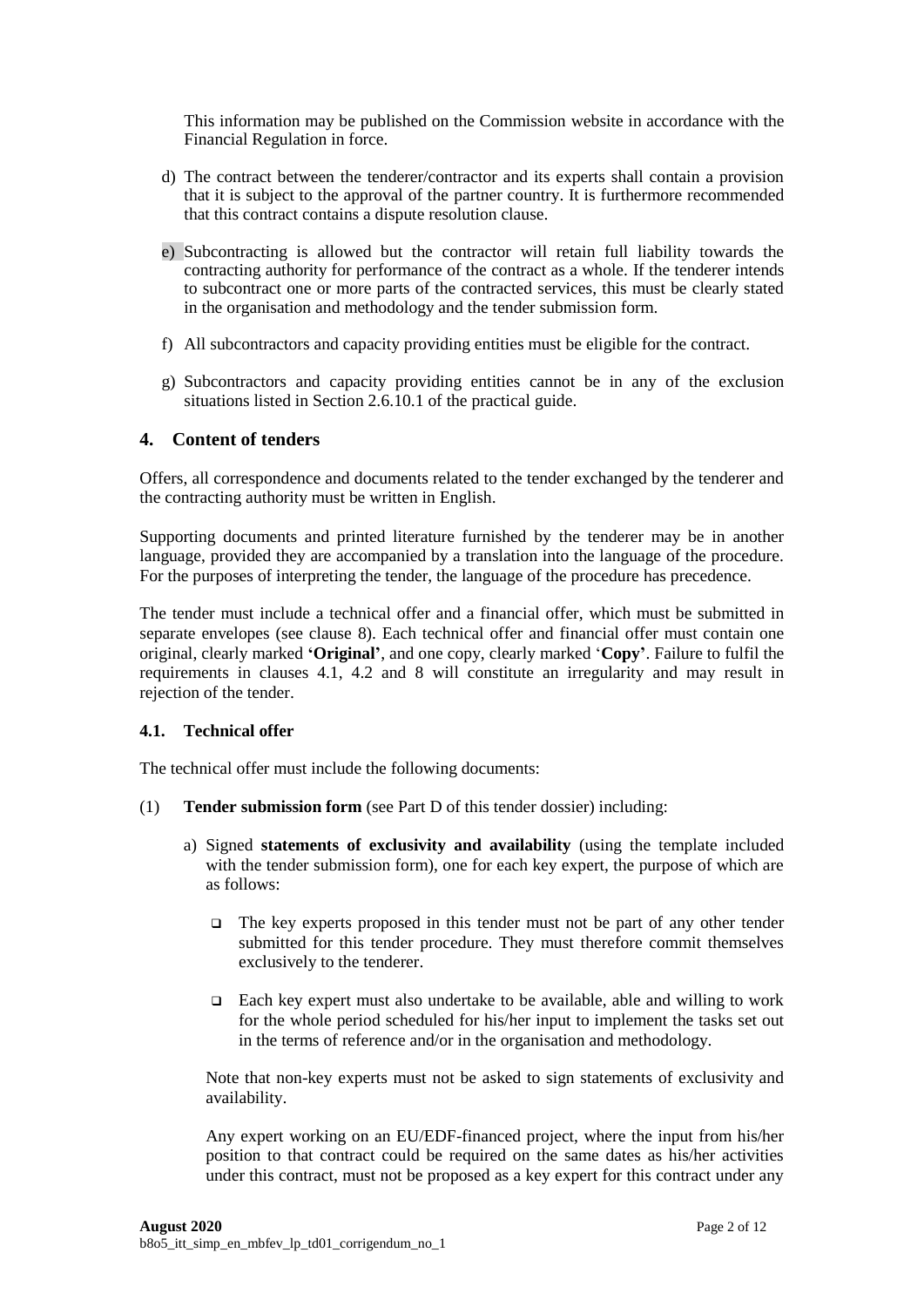circumstances. Consequently, the dates included by a key expert in his/her statement of exclusivity and availability in your tender must not overlap with dates on which he/she is committed to work as a key expert on any other contract.

The expert may participate in parallel tender procedures but must inform the contracting authority of these in the statement of exclusivity and availability. Furthermore, the expert is expected to notify the tenderer immediately if he/she is successful in another tender procedure and he/she is expected to accept the first engagement offered to him/her chronologically.

If a key expert is proposed as a key expert by more than one tenderer with the agreement of the key expert, the corresponding tenders may be rejected. The same applies if the key expert proposed has been involved in the preparation of the project. The expert concerned will be excluded from this tender procedure and may also be excluded from other EU/EDF-financed contracts.

Having selected a firm partly on the basis of an evaluation of the key experts presented in the tender, the contracting authority expects the contract to be executed by these specific experts. However, after the award letter, the selected tenderer may propose replacements for the key experts under certain conditions (for further information see point 14).

- b) A signed **declaration** together with a signed "Declaration on honour on exclusion criteria and selection criteria" 1 from each legal entity identified in the tender submission form and from each sub-contractor and/or capacity providing entity, using the format attached to the tender submission form.
- c) A completed **financial identification form** (see Annex VI to the draft contract) to indicate the bank account into which payments should be made if the tender is successful. (If the tenderer has already signed another contract with the European Commission, it may provide instead either its financial identification form number or a copy of the financial identification form provided on that occasion, unless it has changed in the meantime).
- d) The **legal entity file** and supporting documents (if the tenderer has already signed another contract with the European Commission, it may provide instead either its legal entity number or a copy of the legal entity file provided on that occasion, unless it has changed its legal status in the meantime).
- e) Duly authorised signature: an official document (statutes, power of attorney, notary statement, etc.) proving that the person who signs on behalf of the company/joint venture/consortium is duly authorised to do so.
- (2) **Organisation and methodology** (will become Annex III to the contract), to be drawn up by the tenderer using the format in Annex III to the draft contract.
- (3) **Key experts** (to become Annex IV to the contract). The key experts are those whose involvement is considered to be instrumental to achieve the contract objectives.

Annex IV to the draft contract contains the templates that tenderers must use, including:

a) a list of the names of the key experts;

 $\overline{a}$ 

 $^{1}$  See PRAG 2.6.10.1.3 A)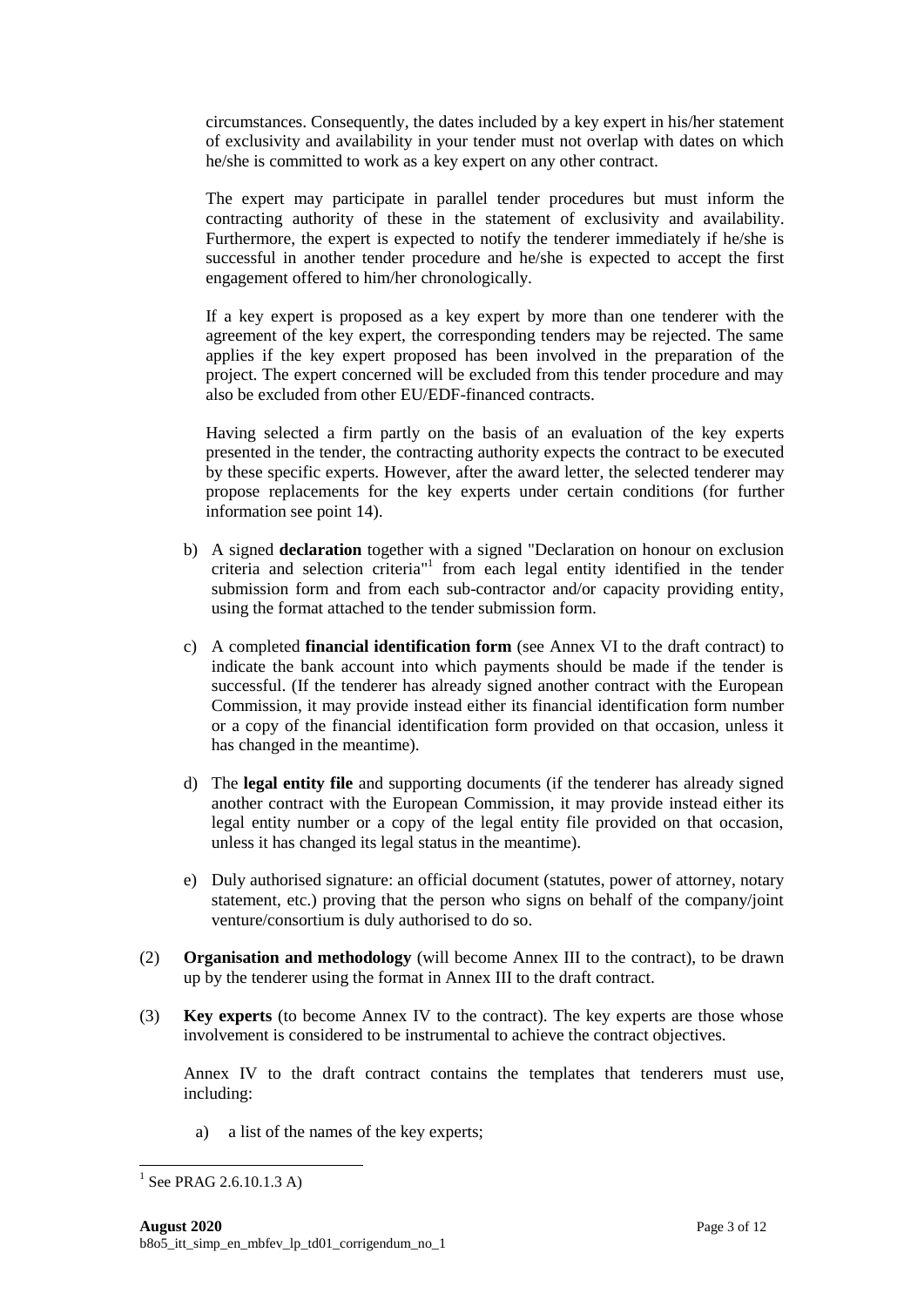b) the CVs of each of the key experts. Each CV should be no longer than 3 pages and only one CV must be provided for each position identified in the terms of reference. Only the work experience mentioned in the CV will be considered by the evaluation committee. Note that the CVs of non-key experts must not be submitted.

The qualifications and experience of each key expert must clearly match the profiles indicated in the terms of reference. If an expert does not meet the minimum requirements for each evaluation criterion (i.e. qualification and skills, general professional experience and specific professional experience), he/she must be rejected. In such case the entire tender shall be rejected.

Tenderers must provide the following documents for any key experts proposed:

- a copy of the diplomas mentioned in their CVs,
- a copy of employer certificates or references or signed copies of consultancy or labour contracts proving the professional experience indicated in their CVs. The admissibility of any other supporting documents to prove the work experience indicated in the CV will be subject to the discretion of the contracting authority.

Only diplomas and documented experience will be taken into account. Previous experience which would have led to breach of contract and termination shall not be used as reference.

- (4) Non key experts may also be instrumental to achieve the contract objectives. However, they are not subject to evaluation by the evaluation committee. Their positions and responsibilities may be defined in Section 6.1.2 of the terms of reference in Annex II to the draft contract.
- (5) Documentary proof or statements required under the law of the country in which the company (or each of the companies for consortia), the sub-contractors and the capacity providing entities are effectively established, to show that they are not in any of the exclusion situations listed in Section 2.6.10.1 of the practical guide. This evidence, documents or statements must be dated, no more than one year before the date of submission of the tender. In addition, a statement must be furnished stating that the situations described in these documents have not changed since then.

If the nature of your entity is such that it cannot fall into the exclusion situations and/or cannot provide the documents indicated above (for instance, national public administrations and international organisations), please provide a declaration explaining this situation.

The contracting authority may waive the obligation of any tenderer to submit the documentary evidence referred to above based on a risk assessment, or if such evidence has already been submitted for the purposes of another procurement procedure, provided that the issue date of the documents does not exceed one year and that they are still valid. In this case, the tenderer must declare on his/her honour that the documentary evidence has already been provided in a previous procurement procedure and confirm that his/her situation has not changed.

(6) Documentary **evidence of the financial and economic capacity and/or of the technical and professional capacity** according to the selection criteria specified in point 16 of the contract notice. (See further Section 2.6.11 of the practical guide).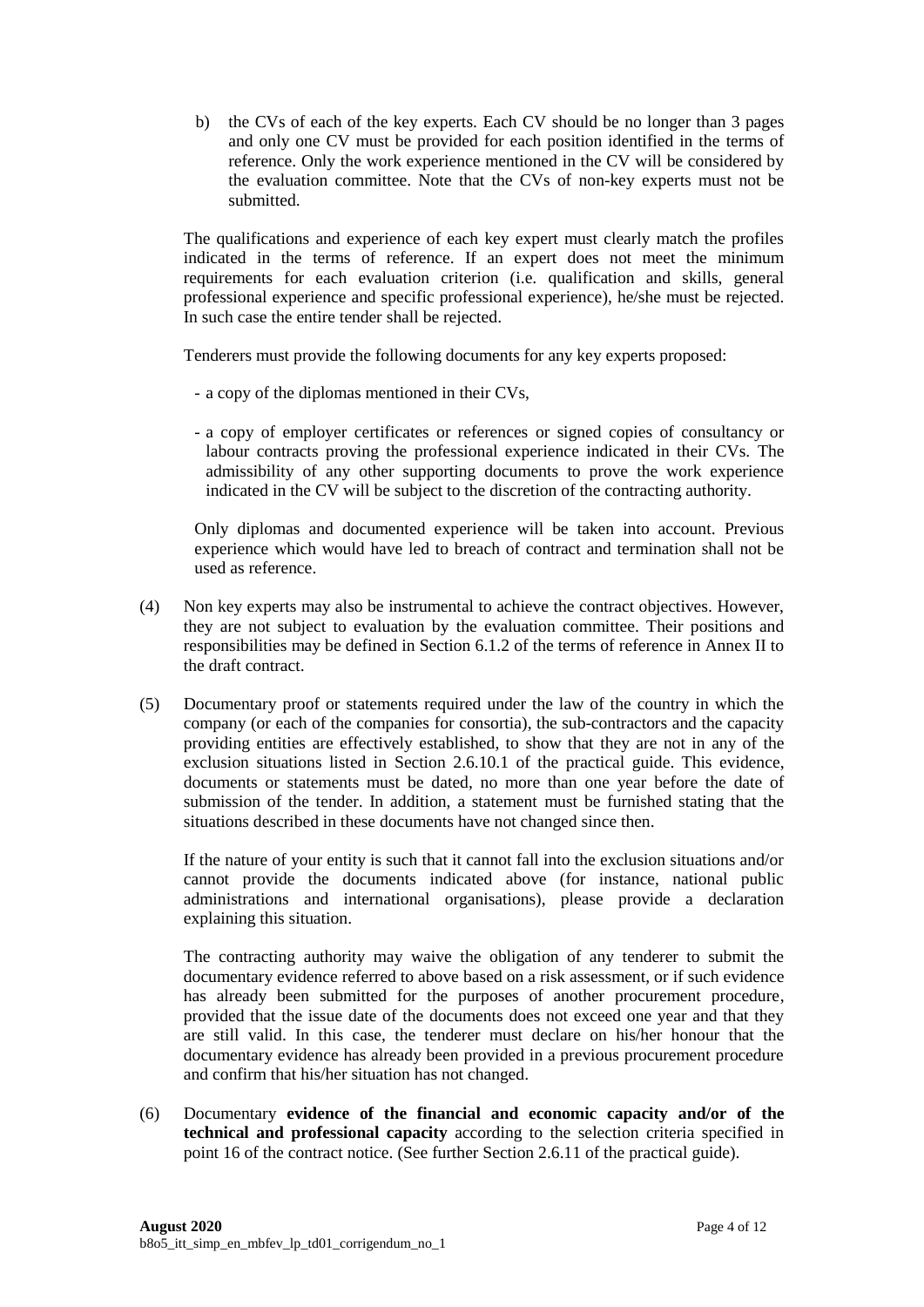If the documentary evidence submitted is not written in one of the official languages of the European Union, a translation into the language of the procedure must be attached. Where the documents are in an official language of the European Union other than the one of the procedure, it is however strongly recommended to provide a translation into the language of the procedure, in order to facilitate the evaluation of the documents. Documentary proof or statements may be in original or copy. If copies are submitted, the originals must be available to send to the contracting authority upon request.

Tenderers are reminded that the provision of false information in this tender procedure may lead to the rejection of their tender and to their exclusion from EU-funded procedures and contracts.

# **4.2. Financial offer**

The financial offer must be presented as an amount in RSD and must be submitted using the template for the global-price version of Annex V to part B of this tender dossier. The electronic version of this document 'B8 — Budget for a global-price contract' can be found on the website

[http://ec.europa.eu/europeaid/prag/document.do.](http://ec.europa.eu/europeaid/prag/document.do)

Tenderers are reminded that the maximum budget available for this contract, as stated in the contract notice, is 25.490 EUR equivalent to 2.997.353,806 RSD (inforeuro rate in the month of launching the tender – August 2020). Payments under this contract will be made in the currency of the tender.

The applicable tax and customs arrangements are as follows:

# Exemption of taxes

The European Commission and Government of the Republic of Serbia have agreed that for all the projects co-financed by the EU all expenditures should be VAT exempted, when possible.

A procedure has been put in force by the Tax Administration of the Ministry of Finance, Government of the Republic of Serbia, for all the projects co-financed by the EU, that prior to incurring expenses, all expenditures should be VAT exempted, when possible.

# **5. Variant solutions**

Tenderers are not authorised to tender for a variant in addition to this tender.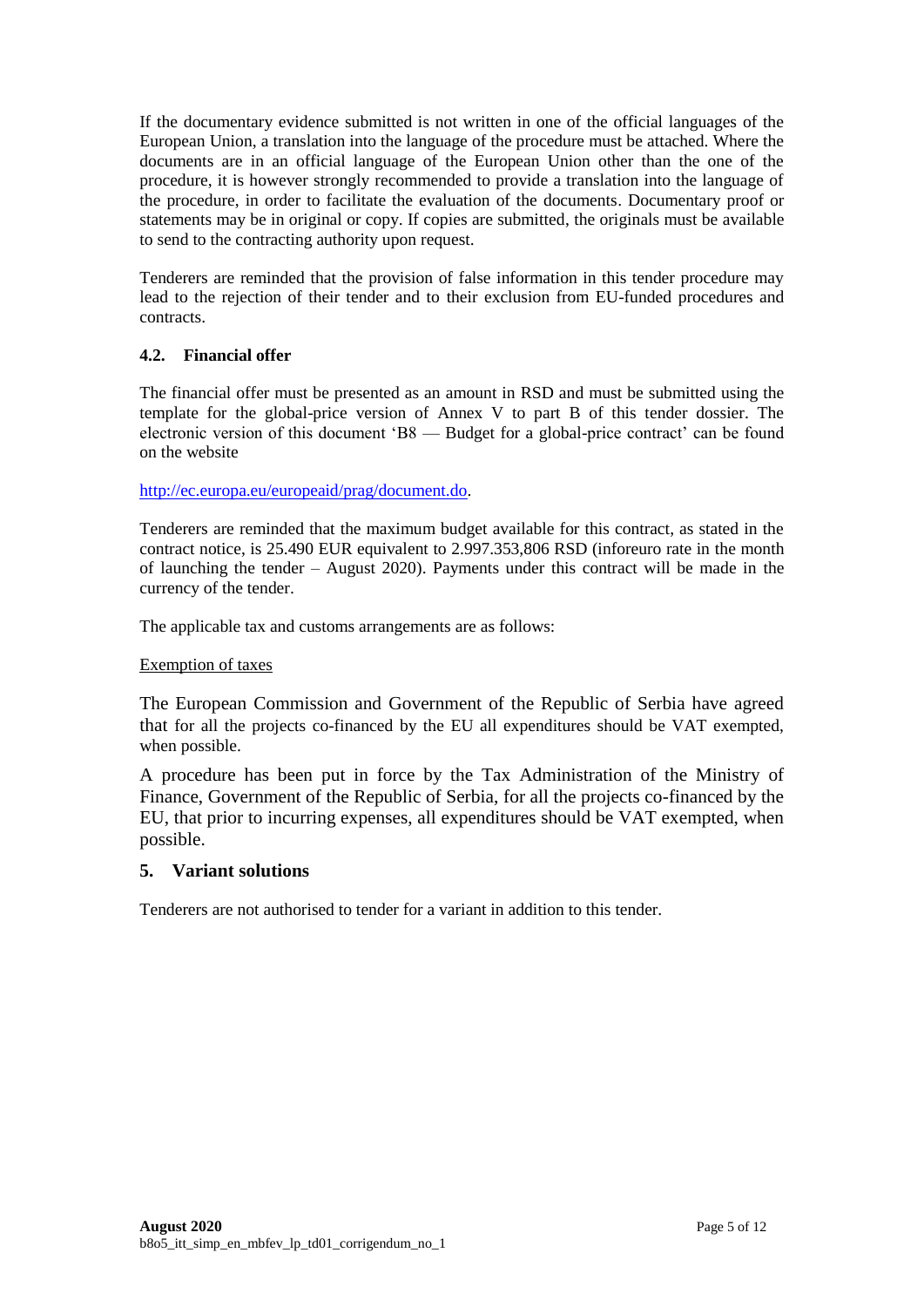# **6. Period during which tenders are binding**

Tenderers are bound by their tenders for 90 days after the deadline for submitting tenders or until they have been notified of non-award.

The selected tenderer must maintain its tender for a further 60 days. A further period of 60 days is added to the validity period irrespective of the date of notification. This period can be further extended when the contracting authority is required to obtain the recommendation of the panel referred to in Section 2.6.10.1.1 of the practical guide, up to the adoption of that recommendation.

# **7. Additional information before the deadline for submitting tenders**

The tender dossier should be clear enough to avoid tenderers having to request additional information during the procedure. If the contracting authority, either on its own initiative or in response to a request from a tenderer, provides additional information on the tender dossier, it must send such information in writing to all the tenderers at the same time.

Tenderers may submit questions in writing to the following address up to 21 days before the deadline for submission of tenders, specifying the publication reference and the contract title:

Ms Snezana Zarev Timok Youth Center Generala Gambete 44/8, 19000 Zajecar, Serbia office@toc.rs

The contracting authority has no obligation to provide clarification after this date.

Any tenderer seeking to arrange individual meetings with the contracting authority and/or the government of the partner country and/or the European Commission concerning this contract during the tender period may be excluded from the tender procedure.

No information meeting or site visit is foreseen.

# <span id="page-5-0"></span>**8. Submission of tenders**

Tenders must be sent to the contracting authority **before** the 29.09.2020. at 12:00 hours. They must include the requested documents in clause 4 above and be sent:

 **EITHER** by post or by courier service, in which case the evidence shall be constituted by the postmark or the date of the deposit  $\text{slip}^2$ , to:

Timok Youth Center

Generala Gambete 44/8

19000 Zajecar, Serbia

• OR hand delivered by the participant in person or by an agent directly to the premises of the contracting authority in return for a signed and dated receipt, in which case the evidence shall be constituted by this acknowledgement of receipt, to:

Timok Youth Center

<sup>&</sup>lt;sup>2</sup> It is recommended to use registered mail in case the postmark would not be readable.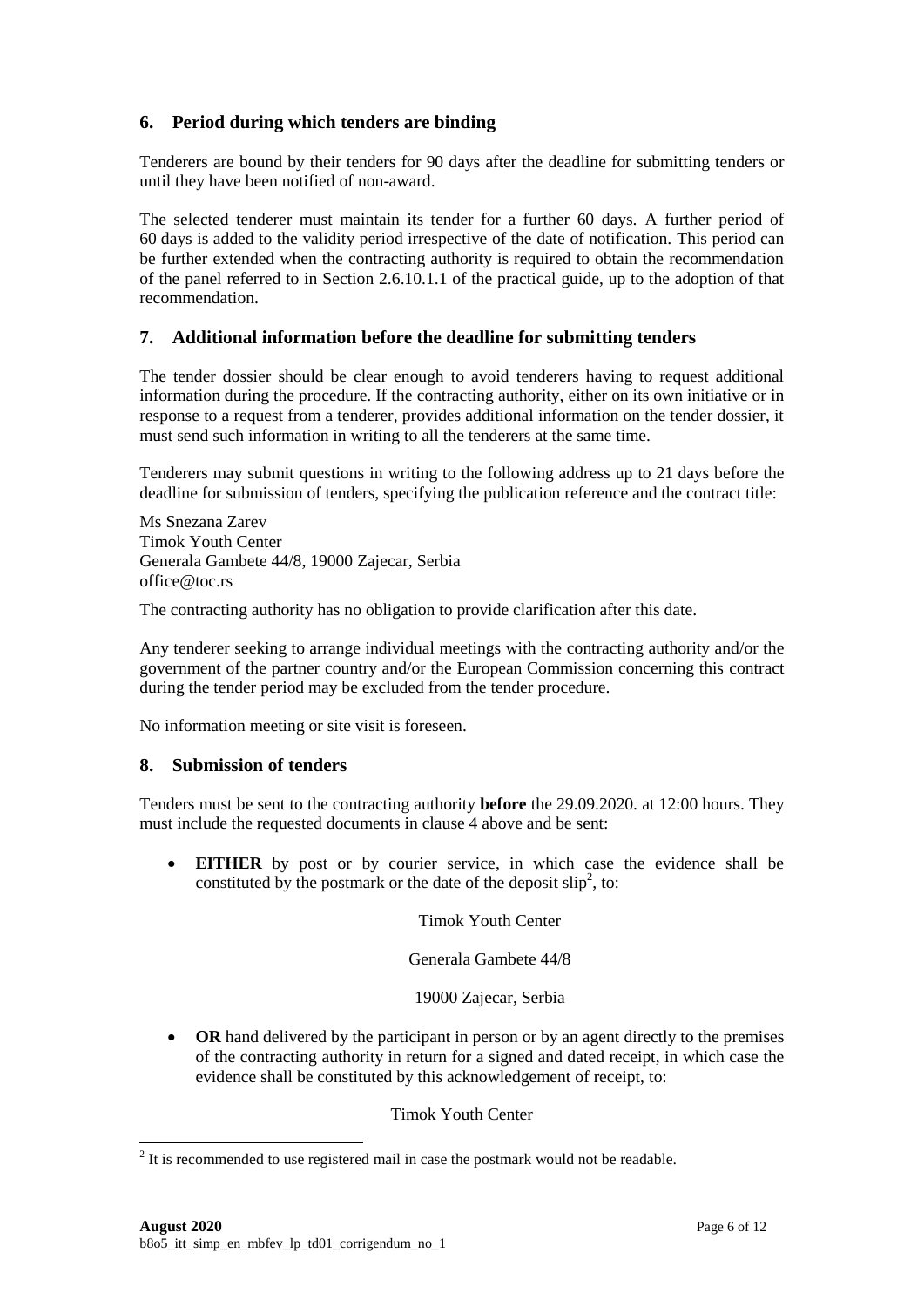#### Generala Gambete Street Number 44 floor 8

#### 19000 Zajecar, Serbia

#### Office hours: 09:00 – 16:00.

#### **Tenders submitted by any other means will not be considered.**

The contracting authority may, for reasons of administrative efficiency, reject any tender submitted on time to the postal service but received, for any reason beyond the contracting authority's control, after the effective date of approval of the short-list report or of the evaluation report, if accepting tenders that were submitted on time but arrived late would considerably delay the evaluation procedure or jeopardise decisions already taken and notified.

Tenders must be submitted using the double envelope system, i.e., in an outer parcel or envelope containing two separate, sealed envelopes, one bearing the words '**Envelope A — Technical offer'** and the other '**Envelope B — Financial offer'**. All parts of the tender other than the financial offer must be submitted in Envelope A (i.e. including the tender submission form, statements of exclusivity and availability of the key experts and declarations).

The outer envelope should provide the following information:

- a) the address for submitting tenders indicated above;
- b) the reference code of the tender procedure (i.e. CB007.2.22.065/TD01);
- c) the words 'Not to be opened before the tender-opening session' and 'Ne otvarati pre sastanka za otvaranje ponuda' >;
- d) the name of the tenderer.

The pages of the technical and financial offers must be numbered.

#### **9. Amending or withdrawing tenders**

Tenderers may amend or withdraw their tenders by written notification prior to the deadline for submitting tenders. Tenders may not be amended after this deadline.

Any such notification of amendment or withdrawal must be prepared and submitted in accordance with Clause [8.](#page-5-0) The outer envelope (and the relevant inner envelope) must be marked 'Amendment' or 'Withdrawal' as appropriate.

#### **10. Costs for preparing tenders**

No costs incurred by the tenderer in preparing and submitting the tender are reimbursable. All such costs must be borne by the tenderer, including the cost of interviewing proposed experts.

## **11. Ownership of tenders**

The contracting authority retains ownership of all tenders received under this tendering procedure. Consequently, tenderers do not have the right to have their tenders returned to them.

# **12. Evaluation of tenders**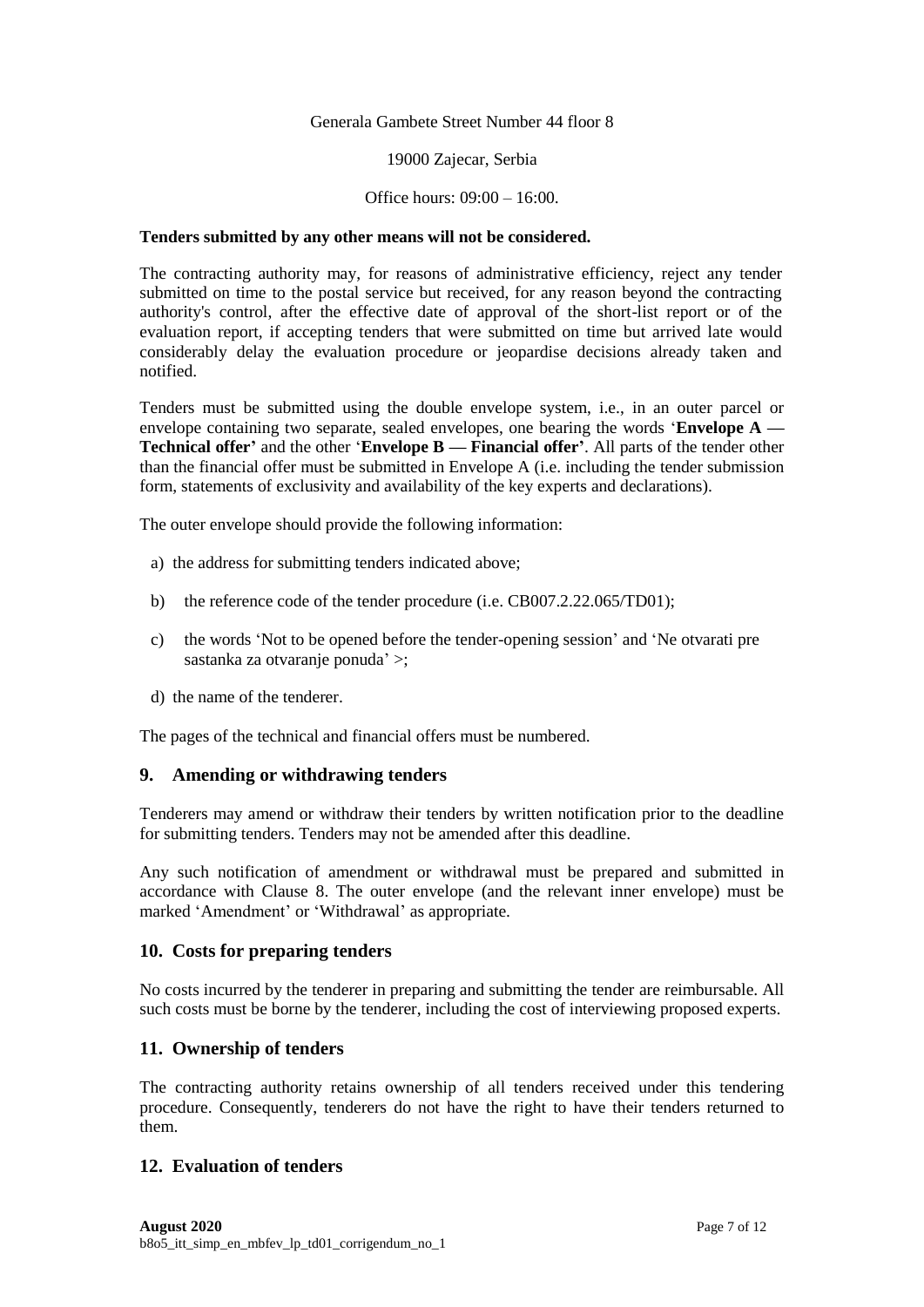## **12.1. Evaluation of technical offers**

The quality of each technical offer will be evaluated in accordance with the award criteria and the weighting detailed in the evaluation grid in Part C of this tender dossier. No other award criteria will be used. The award criteria will be examined in accordance with the requirements indicated in the terms of reference.

The evaluation of the technical offers will follow the procedures set out in Section 3.3.10 of the practical guide (available on the internet at [http://ec.europa.eu/europeaid/prag/document.do\)](http://ec.europa.eu/europeaid/prag/document.do).

## **12.1.1. Interviews**

No interviews are foreseen.

## **12.2. Evaluation of financial offers**

Upon completion of the technical evaluation, the envelopes containing the financial offers for tenders that were not eliminated during the technical evaluation will be opened (i.e. those with an average score of 75 points or more). Tenders exceeding the maximum budget available for the contract are unacceptable and will be eliminated.

## **12.3. Choice of selected tenderer**

The best price-quality ratio is established by weighing technical quality against price on an 80/20 basis.

## **12.4. Confidentiality**

The entire evaluation procedure is confidential, subject to the contracting authority's legislation on access to documents. The evaluation committee's decisions are collective and its deliberations are held in closed session. The members of the evaluation committee are bound to secrecy. The evaluation reports and written records are for official use only and may be communicated neither to the tenderers nor to any party other than the contracting authority, the European Commission, the European Anti-Fraud Office and the European Court of Auditors.

# **13. Ethics clauses / Corruptive practices**

#### a) Absence of conflict of interest

 The tenderer must not be affected by any conflict of interest and must have no equivalent relation in that respect with other tenderers or parties involved in the project. Any attempt by a tenderer to obtain confidential information, enter into unlawful agreements with competitors or influence the evaluation committee or the contracting authority during the process of examining, clarifying, evaluating and comparing tenders will lead to the rejection of its tender and may result in administrative penalties according to the Financial Regulation in force.

#### b) Respect for human rights as well as environmental legislation and core labour standards

 The tenderer and its staff must comply with human rights and applicable data protection rules. In particular and in accordance with the applicable basic act, tenderers and applicants who have been awarded contracts must comply with the environmental legislation including multilateral environmental agreements, and with the core labour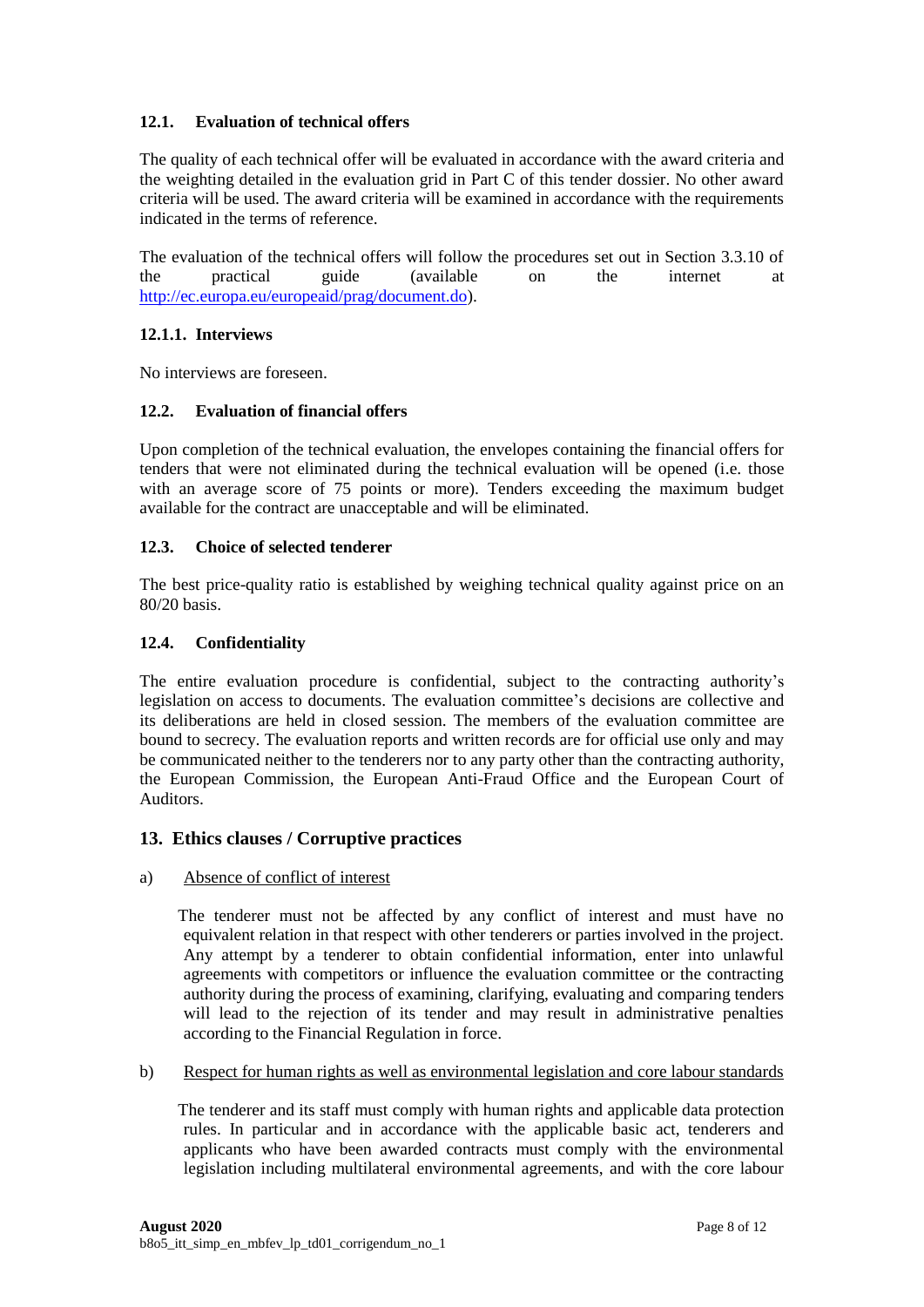standards as applicable and as defined in the relevant International Labour Organisation conventions (such as the conventions on freedom of association and collective bargaining; elimination of forced and compulsory labour; abolition of child labour).

## **Zero tolerance for sexual exploitation, abuse and harassment:**

 The European Commission applies a policy of 'zero tolerance' in relation to all wrongful conduct which has an impact on the professional credibility of the tenderer.

 Physical abuse or punishment, or threats of physical abuse, sexual abuse or exploitation, harassment and verbal abuse, as well as other forms of intimidation shall be prohibited.

## c) Anti-corruption and anti-bribery

 The tenderer shall comply with all applicable laws and regulations and codes relating to anti-bribery and anti-corruption. The European Commission reserves the right to suspend or cancel project financing if corrupt practices of any kind are discovered at any stage of the award process or during the execution of a contract and if the contracting authority fails to take all appropriate measures to remedy the situation. For the purposes of this provision, 'corrupt practices' are the offer of a bribe, gift, gratuity or commission to any person as an inducement or reward for performing or refraining from any act relating to the award of a contract or execution of a contract already concluded with the contracting authority.

#### d) Unusual commercial expenses

 Tenders will be rejected or contracts terminated if it emerges that the award or execution of a contract has given rise to unusual commercial expenses. Such unusual commercial expenses are commissions not mentioned in the main contract or not stemming from a properly concluded contract referring to the main contract, commissions not paid in return for any actual and legitimate service, commissions remitted to a tax haven, commissions paid to a payee who is not clearly identified or commissions paid to a company which has every appearance of being a front company.

 Contractors found to have paid unusual commercial expenses on projects funded by the European Union are liable, depending on the seriousness of the facts observed, to have their contracts terminated or to be permanently excluded from receiving EU funds.

## e) Breach of obligations, irregularities or fraud

The contracting authority reserves the right to suspend or cancel the procedure, where the award procedure proves to have been subject to breach of obligations, irregularities or fraud. If breach of obligations, irregularities or fraud are discovered after the award of the contract, the contracting authority may refrain from concluding the contract.

# **14. Signature of contract(s)**

# **14.1. Notification of award**

The successful tenderer will be informed in writing that its tender has been accepted.

The successful tenderer shall then confirm availability or unavailability of their key-experts within 5 days from the date of the notification of award.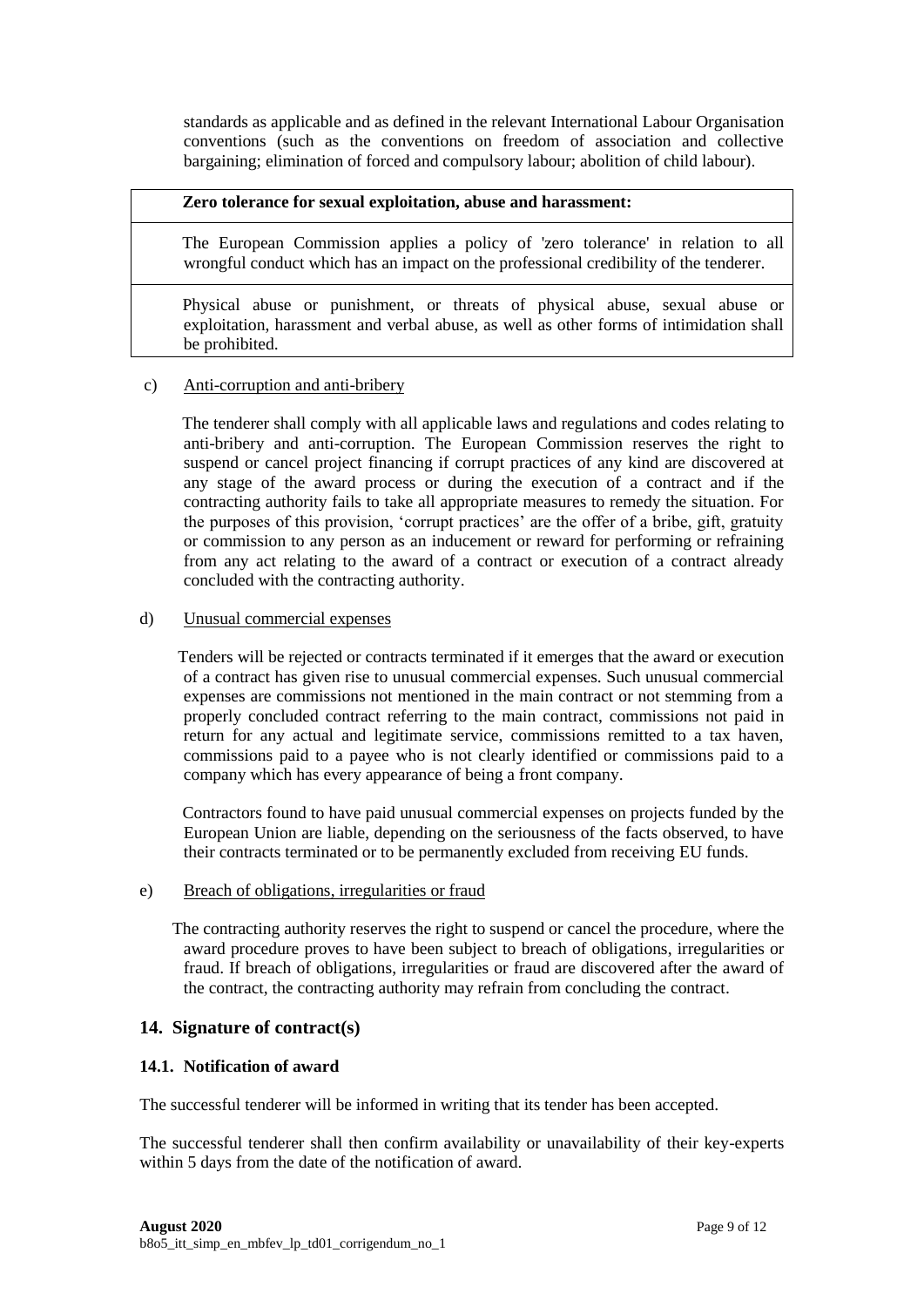In case of unavailability the tenderer will be allowed to propose replacement key-expert(s). The successful tenderer shall give due justification for the exchange of key-expert but the acceptance will not be limited to specific cases. Several replacement key-experts may be proposed but only one time-period of 15 days from the date of the notification of award will be offered. The replacement key-expert(s) cannot be an expert proposed by another tenderer in the same call for tender.

The replacement key-expert's total score must be at least as high as the scores of the keyexpert proposed in the tender. It must be emphasised that the minimum requirements for each evaluation criteria must be met by the replacement expert.

If replacement key-experts are not proposed within the 15 days delay or if the replacement experts are not sufficiently qualified, or that the proposal of the replacement key-expert amends the award conditions which took place, the contracting authority may decide to award the contract to the second best technically compliant tenderer (also giving them a chance to replace a key-expert should he/she not be available).

Should the contracting authority learn that a tenderer has confirmed the availability of a key expert and signed the contract although the tenderer has deliberately concealed the fact that the key-expert is unavailable from the date specified in the tender dossier for the start of the assignment, the contracting authority may decide to terminate the contract on the basis of article 36.2 (m) of the general conditions.

It is reminded that the tenderer/contractor may also be subject to administrative and financial penalties foreseen in article 10.2 of the general conditions of service contracts. Furthermore it may lead to a tenderer's /contractor's exclusion from other contracts funded by the European Union.

# **14.2. Signature of the contract(s)**

Within 30 days of receipt of the contract already signed by the contracting authority, the selected tenderer shall sign and date the contract and return it to the contracting authority.

Failure of the selected tenderer to comply with this requirement may constitute grounds for annulling the decision to award the contract. In this event, the contracting authority may award the tender to another tenderer or cancel the tender procedure.

The other tenderers will, at the same time as the notification of award is submitted, be informed that their tenders were not retained, by electronic means or standard letter, including an indication of the relative weaknesses of their tender by way of a comparative table of the scores for the winning tender and the unsuccessful tender. The second best tenderer is informed of the notification of award to the successful tenderer with the reservation of the possibility to receive a notification of award in case of inability to sign the contract with the first ranked tenderer. The validity of the offer of the second best tenderer will be kept. The second tenderer may refuse the award of the contract if, when receiving a notification of award, the 90 days of validity of their tender has expired.

The contracting authority will furthermore, at the same time, also inform the remaining unsuccessful tenderers and the consequence of these letters will be that the validity of their offers must not be retained.

# **15. Cancellation of the tender procedure**

In the event of cancellation of the tender procedure, the contracting authority will notify tenderers of the cancellation. If the tender procedure is cancelled before the outer envelope of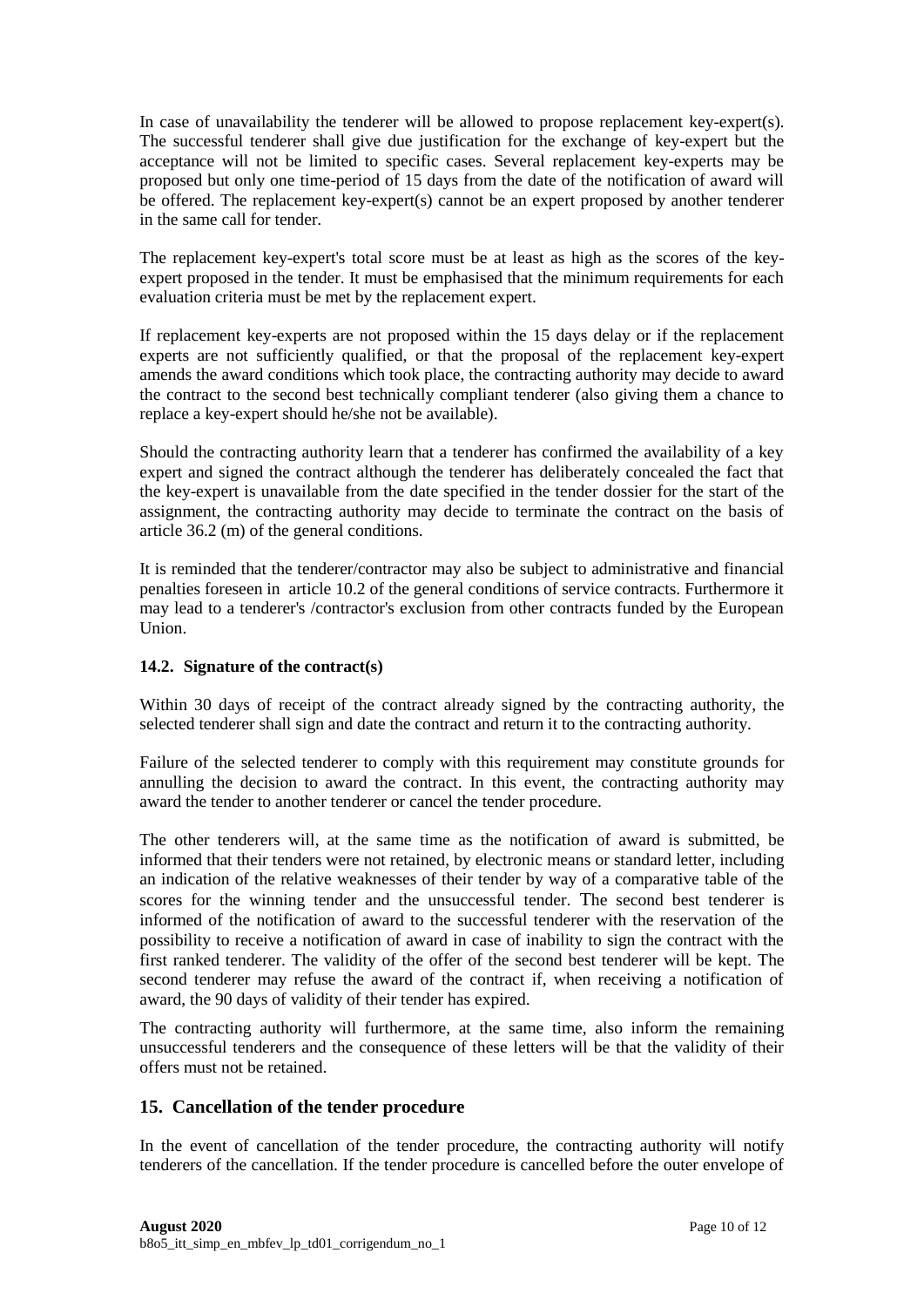any tender has been opened, the unopened and sealed envelopes will be returned to the tenderers.

Cancellation may occur, for example, where:

- the tender procedure has been unsuccessful, i.e. no suitable, qualitatively or financially acceptable tender has been received or there is no valid response at all;
- there are fundamental changes to the economic or technical data of the project;
- exceptional circumstances or force majeure render normal performance of the contract impossible;
- all technically acceptable tenders exceed the financial resources available;
- there have been breach of obligations, irregularities or frauds in the procedure, in particular if they have prevented fair competition;
- the award is not in compliance with sound financial management, i.e. does not respect the principles of economy, efficiency and effectiveness (e.g. the price proposed by the tenderer to whom the contract is to be awarded is objectively disproportionate with regard to the price of the market).

In no event shall the contracting authority be liable for any damages whatsoever including, without limitation, damages for loss of profits, in any way connected with the cancellation of a tender procedure, even if the contracting authority has been advised of the possibility of damages. The publication of a contract notice does not commit the contracting authority to implement the programme or project announced.

# **16. Appeals**

Tenderers believing that they have been harmed by an error or irregularity during the award process may file a complaint. See Section 2.12. of the practical guide.

# **17. Data Protection**

Processing of personal data related to this tender procedure by the contracting authority takes place in accordance with the national legislation of the state of the contracting authority and with the provisions of the respective financing agreement.

The tender procedure and the contract relate to an external action funded by the EU, represented by the European Commission. If processing your reply to the invitation to tender involves transfer of personal data (such as names, contact details and CVs) to the European Commission, they will be processed solely for the purposes of the monitoring of the procurement procedure and of the implementation of the contract by the Commission, for the latter to comply with its obligations under the applicable legislative framework and under the financing agreement concluded between the EU and the Partner Country without prejudice to possible transmission to the bodies in charge of monitoring or inspection tasks in application of EU law. For the part of the data transferred by the contracting authority to the European Commission, the controller for the processing of personal data carried out within the Commission is Joint Secretariat of Interreg-IPA CBC Bulgaria - Serbia Programme.

Details concerning processing of your personal data by the Commission are available on the privacy statement at:

<http://ec.europa.eu/europeaid/prag/annexes.do?chapterTitleCode=A>